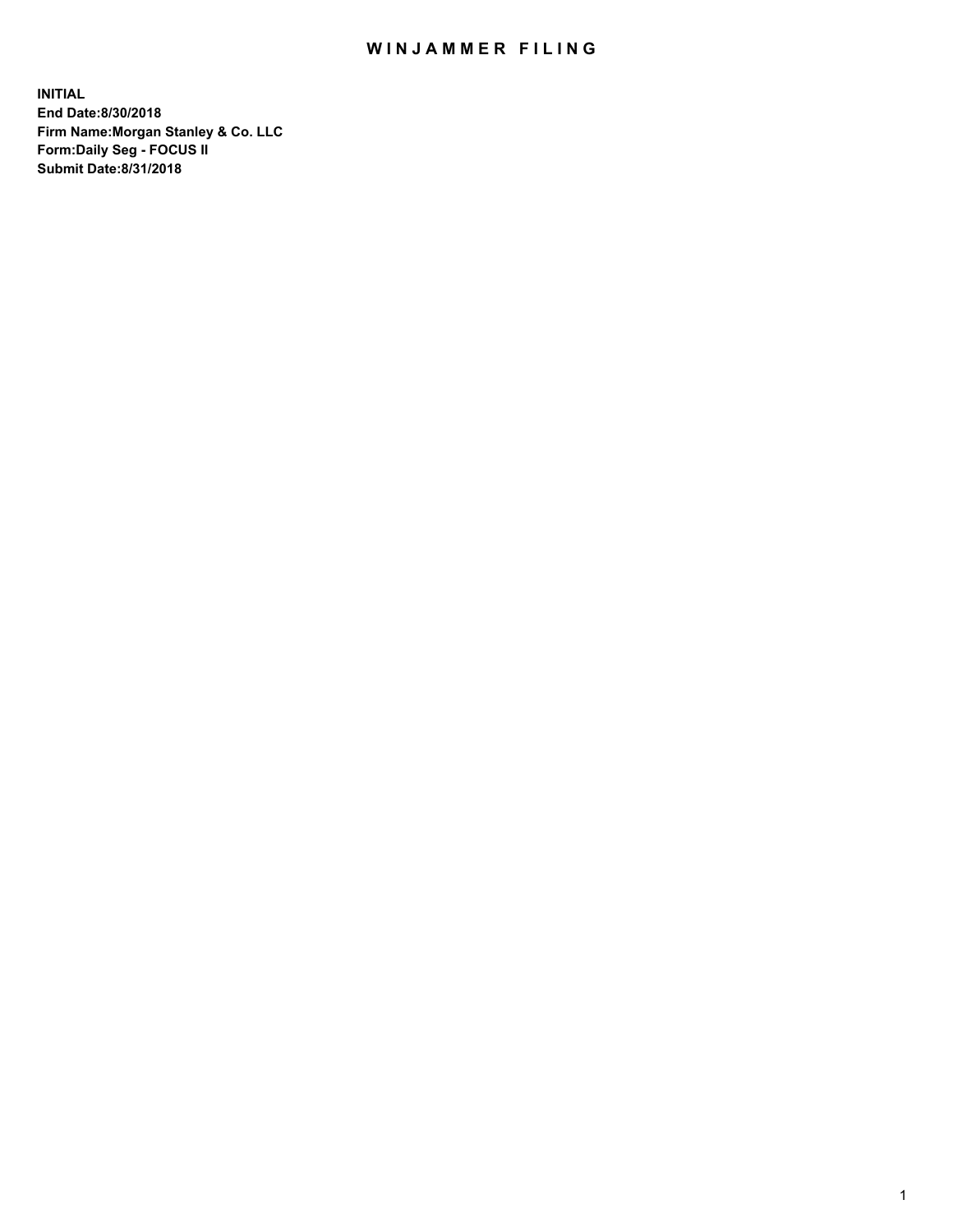**INITIAL End Date:8/30/2018 Firm Name:Morgan Stanley & Co. LLC Form:Daily Seg - FOCUS II Submit Date:8/31/2018 Daily Segregation - Cover Page**

| Name of Company                                                                                                                                                                                                                                                                                                                | Morgan Stanley & Co. LLC                               |
|--------------------------------------------------------------------------------------------------------------------------------------------------------------------------------------------------------------------------------------------------------------------------------------------------------------------------------|--------------------------------------------------------|
| <b>Contact Name</b>                                                                                                                                                                                                                                                                                                            | <b>Ikram Shah</b>                                      |
| <b>Contact Phone Number</b>                                                                                                                                                                                                                                                                                                    | 212-276-0963                                           |
| <b>Contact Email Address</b>                                                                                                                                                                                                                                                                                                   | lkram.shah@morganstanley.com                           |
| FCM's Customer Segregated Funds Residual Interest Target (choose one):<br>a. Minimum dollar amount: ; or<br>b. Minimum percentage of customer segregated funds required:% ; or<br>c. Dollar amount range between: and; or<br>d. Percentage range of customer segregated funds required between:% and%.                         | 280,000,000<br><u>0</u><br><u>0 0</u><br>0 Q           |
| FCM's Customer Secured Amount Funds Residual Interest Target (choose one):<br>a. Minimum dollar amount: ; or<br>b. Minimum percentage of customer secured funds required:%; or<br>c. Dollar amount range between: and; or<br>d. Percentage range of customer secured funds required between:% and%.                            | 140,000,000<br><u>0</u><br><u>00</u><br>0 <sub>0</sub> |
| FCM's Cleared Swaps Customer Collateral Residual Interest Target (choose one):<br>a. Minimum dollar amount: ; or<br>b. Minimum percentage of cleared swaps customer collateral required:% ; or<br>c. Dollar amount range between: and; or<br>d. Percentage range of cleared swaps customer collateral required between:% and%. | 92,000,000<br><u>0</u><br><u>00</u><br>0 <sup>0</sup>  |

Attach supporting documents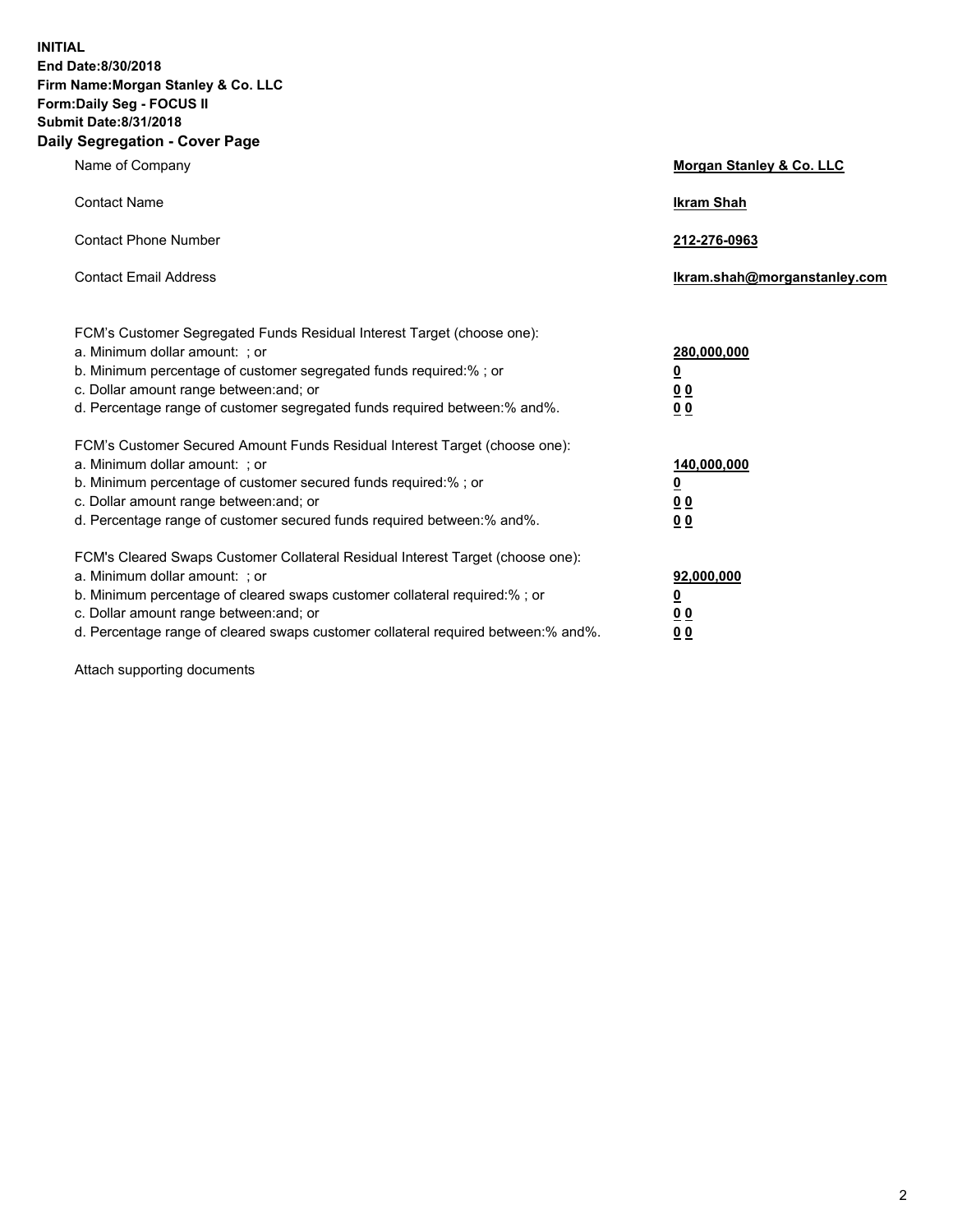## **INITIAL End Date:8/30/2018 Firm Name:Morgan Stanley & Co. LLC Form:Daily Seg - FOCUS II Submit Date:8/31/2018**

## **Daily Segregation - Secured Amounts**

|    | Foreign Futures and Foreign Options Secured Amounts                                                        |                                    |
|----|------------------------------------------------------------------------------------------------------------|------------------------------------|
|    | Amount required to be set aside pursuant to law, rule or regulation of a foreign                           | $0$ [7305]                         |
|    | government or a rule of a self-regulatory organization authorized thereunder                               |                                    |
| 1. | Net ledger balance - Foreign Futures and Foreign Option Trading - All Customers                            |                                    |
|    | A. Cash                                                                                                    | 3,162,308,749 [7315]               |
|    | B. Securities (at market)                                                                                  | 2,336,956,406 [7317]               |
| 2. | Net unrealized profit (loss) in open futures contracts traded on a foreign board of trade                  | -215,840,036 [7325]                |
| 3. | Exchange traded options                                                                                    |                                    |
|    | a. Market value of open option contracts purchased on a foreign board of trade                             | 32,077,784 [7335]                  |
|    | b. Market value of open contracts granted (sold) on a foreign board of trade                               | $-27,200,087$ [7337]               |
| 4. | Net equity (deficit) (add lines 1.2. and 3.)                                                               | 5,288,302,816 [7345]               |
| 5. | Account liquidating to a deficit and account with a debit balances - gross amount                          | 271,646,864 [7351]                 |
|    | Less: amount offset by customer owned securities                                                           | -271,019,258 [7352]                |
| 6. | Amount required to be set aside as the secured amount - Net Liquidating Equity                             | 5,288,930,422 [7355]               |
|    | Method (add lines 4 and 5)                                                                                 |                                    |
| 7. | Greater of amount required to be set aside pursuant to foreign jurisdiction (above) or line                | 5,288,930,422 [7360]               |
|    | 6.                                                                                                         |                                    |
|    | FUNDS DEPOSITED IN SEPARATE REGULATION 30.7 ACCOUNTS                                                       |                                    |
| 1. | Cash in banks                                                                                              |                                    |
|    | A. Banks located in the United States                                                                      | 548,660,458 [7500]                 |
|    | B. Other banks qualified under Regulation 30.7                                                             | 646,354,763 [7520] 1               |
|    |                                                                                                            | [7530]                             |
| 2. | Securities                                                                                                 |                                    |
|    | A. In safekeeping with banks located in the United States                                                  | 109,943,914 [7540]                 |
|    | B. In safekeeping with other banks qualified under Regulation 30.7                                         | 0 [7560] 109,943,914               |
| 3. | Equities with registered futures commission merchants                                                      |                                    |
|    | A. Cash                                                                                                    | 6,128,609 [7580]                   |
|    | <b>B.</b> Securities                                                                                       | $0$ [7590]                         |
|    | C. Unrealized gain (loss) on open futures contracts                                                        | 1,665,466 [7600]                   |
|    | D. Value of long option contracts                                                                          | $0$ [7610]                         |
|    | E. Value of short option contracts                                                                         | 0 [7615] 7,794,075 [7              |
| 4. | Amounts held by clearing organizations of foreign boards of trade                                          |                                    |
|    | A. Cash                                                                                                    | $0$ [7640]                         |
|    | <b>B.</b> Securities                                                                                       |                                    |
|    |                                                                                                            | $0$ [7650]                         |
|    | C. Amount due to (from) clearing organization - daily variation                                            | $0$ [7660]                         |
|    | D. Value of long option contracts                                                                          | $0$ [7670]                         |
|    | E. Value of short option contracts                                                                         | 0 [7675] 0 [7680]                  |
| 5. | Amounts held by members of foreign boards of trade                                                         |                                    |
|    | A. Cash                                                                                                    | 2,154,591,020 [7700]               |
|    | <b>B.</b> Securities                                                                                       | 2,227,012,492 <sub>[7710]</sub>    |
|    | C. Unrealized gain (loss) on open futures contracts                                                        | -217,505,502 <sup>[7720]</sup>     |
|    | D. Value of long option contracts                                                                          | 32,077,786 [7730]                  |
|    | E. Value of short option contracts                                                                         | <mark>-27,200,087</mark> [7735] 4. |
|    |                                                                                                            | [7740]                             |
| 6. | Amounts with other depositories designated by a foreign board of trade                                     | $0$ [7760]                         |
| 7. | Segregated funds on hand                                                                                   | $0$ [7765]                         |
| 8. | Total funds in separate section 30.7 accounts                                                              | 5,481,728,919 [7770]               |
| 9. | Excess (deficiency) Set Aside for Secured Amount (subtract line 7 Secured Statement<br>Page 1 from Line 8) | 192,798,497 [7380]                 |

- 10. Management Target Amount for Excess funds in separate section 30.7 accounts **140,000,000** [7780]
- 11. Excess (deficiency) funds in separate 30.7 accounts over (under) Management Target **52,798,497** [7785]

Less: amount offset by customer owned securities **-271,019,258** [7352] **627,606** [7354] **5,288,930,422** [7355]

## **5,288,930,422** [7360]

B. Other banks qualified under Regulation 30.7 **646,354,763** [7520] **1,195,015,221**

 $\underline{109,943,914}$  [7570]

E. Value of short option contracts **0** [7615] **7,794,075** [7620]

 E. Value of short option contracts **-27,200,087** [7735] **4,168,975,709 192,798,497** [7380]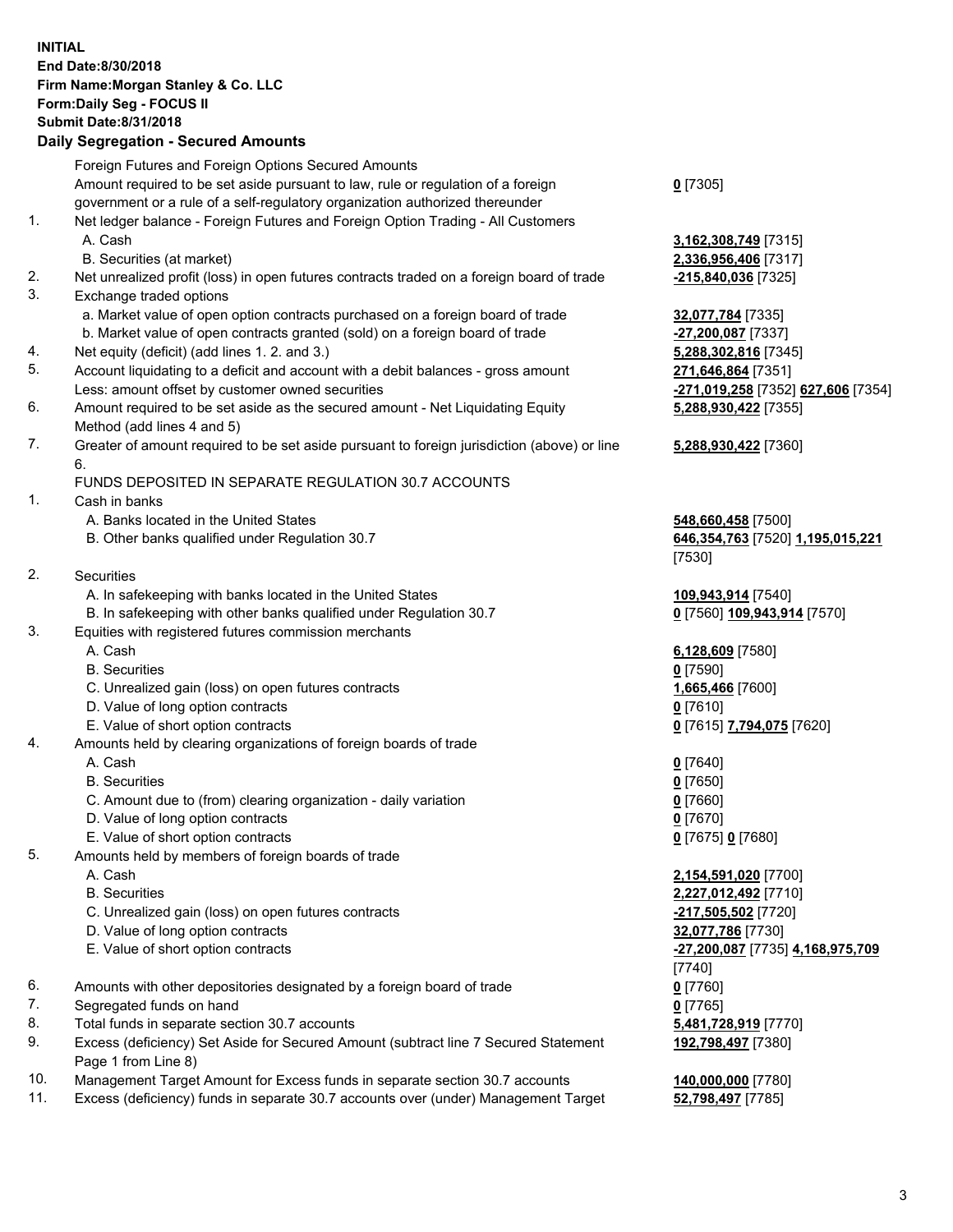**INITIAL End Date:8/30/2018 Firm Name:Morgan Stanley & Co. LLC Form:Daily Seg - FOCUS II Submit Date:8/31/2018 Daily Segregation - Segregation Statement** SEGREGATION REQUIREMENTS(Section 4d(2) of the CEAct) 1. Net ledger balance A. Cash **10,486,229,464** [7010] B. Securities (at market) **5,717,901,961** [7020] 2. Net unrealized profit (loss) in open futures contracts traded on a contract market **135,981,483** [7030] 3. Exchange traded options A. Add market value of open option contracts purchased on a contract market **381,392,339** [7032] B. Deduct market value of open option contracts granted (sold) on a contract market **-436,771,839** [7033] 4. Net equity (deficit) (add lines 1, 2 and 3) **16,284,733,408** [7040] 5. Accounts liquidating to a deficit and accounts with debit balances - gross amount **383,582,834** [7045] Less: amount offset by customer securities **-382,178,167** [7047] **1,404,667** [7050] 6. Amount required to be segregated (add lines 4 and 5) **16,286,138,075** [7060] FUNDS IN SEGREGATED ACCOUNTS 7. Deposited in segregated funds bank accounts A. Cash **4,650,015,767** [7070] B. Securities representing investments of customers' funds (at market) **0** [7080] C. Securities held for particular customers or option customers in lieu of cash (at market) **614,961,207** [7090] 8. Margins on deposit with derivatives clearing organizations of contract markets A. Cash **6,335,662,026** [7100] B. Securities representing investments of customers' funds (at market) **0** [7110] C. Securities held for particular customers or option customers in lieu of cash (at market) **5,102,940,754** [7120] 9. Net settlement from (to) derivatives clearing organizations of contract markets **-44,006,753** [7130] 10. Exchange traded options A. Value of open long option contracts **381,392,339** [7132] B. Value of open short option contracts **-436,771,839** [7133] 11. Net equities with other FCMs A. Net liquidating equity **14,759,707** [7140] B. Securities representing investments of customers' funds (at market) **0** [7160] C. Securities held for particular customers or option customers in lieu of cash (at market) **0** [7170] 12. Segregated funds on hand **0** [7150] 13. Total amount in segregation (add lines 7 through 12) **16,618,953,208** [7180] 14. Excess (deficiency) funds in segregation (subtract line 6 from line 13) **332,815,133** [7190] 15. Management Target Amount for Excess funds in segregation **280,000,000** [7194]

16. Excess (deficiency) funds in segregation over (under) Management Target Amount Excess

**52,815,133** [7198]